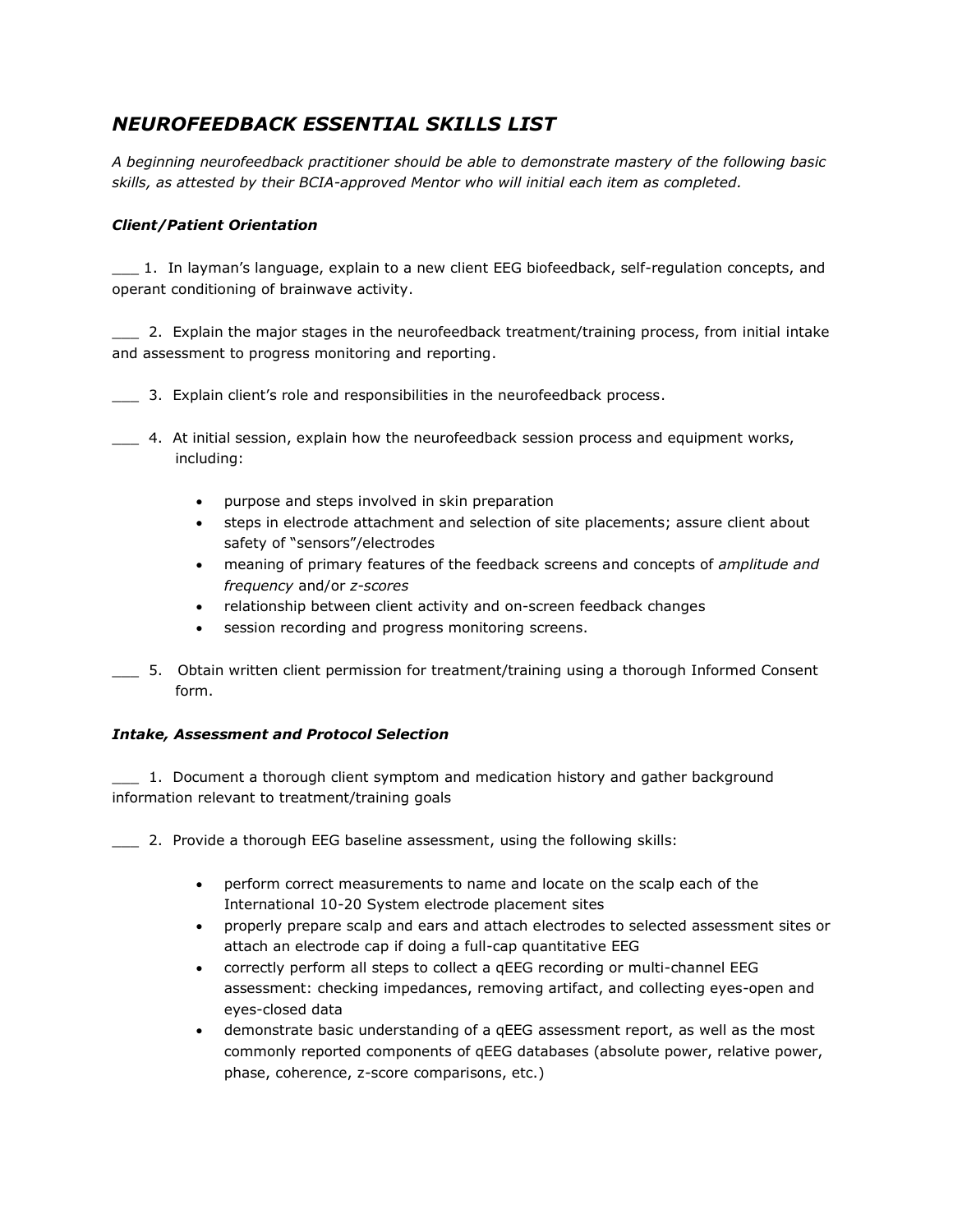- identify recordings indicating spike and wave activity requiring consultation with a neurologist or qEEG expert
- use all intake, psychometric, and baseline EEG assessment data to select target electrode placement sites and montages for neurofeedback treatment/training
- Select an initial neurofeedback protocol and explain rationale to client.

#### *Use and Maintenance of Neurofeedback Equipment*

- \_\_\_ 1. Demonstrate thorough knowledge of operation of neurofeedback equipment of choice:
	- Make correct hardware connections and start hardware.
	- Make correct electrode connections to the hardware.
	- Identify and remove (or control for) sources of common artifacts in the raw EEG signal.
	- Troubleshoot common equipment failures according to manufacturer's recommendations.
- \_\_\_ 2. Demonstrate thorough knowledge of appropriate software for selected equipment:
	- Accurately select, install, and run neurofeedback treatment/training software.
	- Identify components, applications, and limitations of selected software package.

#### *Neurofeedback Session Management and Reporting*

- \_\_\_ 1. Conduct neurofeedback treatment/training sessions involving the following procedures:
	- Provide initial orientation and instructions to client at first treatment/training session.
	- Prior to subsequent sessions, query client (and/or parent) verbally and/or via presession questionnaire on client's positive and negative reactions to previous session.
	- Maintain basic hygiene procedures in attaching (and cleaning) electrodes.
	- Remind client of the training objectives for session and their role in attending to and responding to feedback.
	- Start treatment/training software program, set up selected protocol parameters, and run basic feedback functions.
	- As appropriate, set initial training thresholds and adjust as needed.
	- Identify and remove sources of artifact appearing in session recordings.
	- Monitor session recordings and provide coaching and supplemental verbal feedback to client during sessions, as appropriate.
	- Save session data per equipment guidelines and review session results with client.
	- Assign homework to client that supports and supplements session training goals.
	- Consult with client's prescribing physician and/or providers of other concurrent treatments as necessary to avoid treatment complications and maximize treatment outcomes.
	- Identify as soon as possible in the treatment/training process when neurofeedback is not working for a client; identify cause(s) for lack of progress; make necessary protocol or other training program adjustments; or, when necessary, recommend termination of neurofeedback.